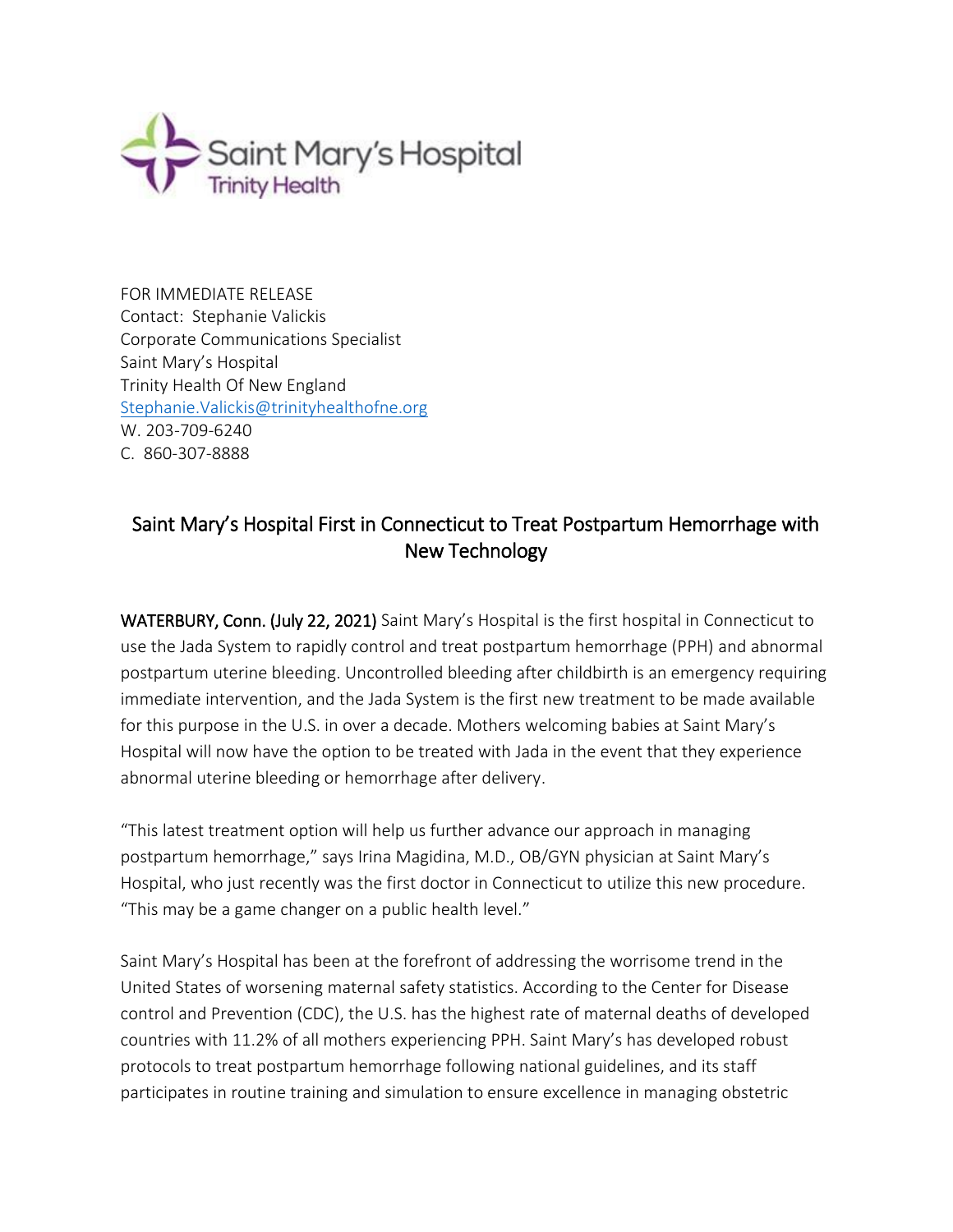emergencies. These important efforts are complimented by new technology as it becomes available.

"At Saint Mary's Hospital, we are committed to providing the safest possible delivery for each and every family who trusts us with this precious moment in their lives," said Karen Beebe, MSN, RNC-OB, C-EFM, C-ONQS, Clinical Nurse Manager. "We are in need of treatment options that can be used early-on to quickly and confidently control hemorrhage. The Jada System is a fast, definitive and physiologic solution that can dramatically change the experience of mothers who experience postpartum hemorrhage. I am glad to have it as a treatment option for our patients."

While existing treatments are also available and used on a case by case basis, this latest technology, Jada, is proven to control hemorrhage within minutes, at a time when every minute matters to a mother and her newborn. Postpartum hemorrhage, if left untreated, can result in blood transfusions, surgery including hysterectomy and even death. Additionally, according to the CDC, women of color are disproportionately affected, experiencing two to three times more maternal deaths than white women, regardless of income or education.

"I was impressed by how intuitive the Jada system was and how quickly it worked to control my patient's bleeding," said Dr. Magidina. "We have several options for medication that we use to control PPH, but when we combine medications with this device, we reduce blood loss and complications associated with PPH."

The Jada System is made of medical-grade silicone and is designed to be soft. It is placed in the uterus and gentle suction is applied. This action removes blood and induces the uterus to contract and stop bleeding, as it should naturally do after childbirth. Bleeding is controlled in a median of 3 minutes allowing for mothers to spend valuable time bonding with their babies. For more information about our [Women and Infants'](https://www.trinityhealthofne.org/location/women-infants-center-at-saint-marys-hospital) department visit trinityhealthofne.org.

## **About Saint Mary's Hospital**

Saint Mary's Hospital is a Catholic, not-for-profit, acute care, community teaching hospital that has served Greater Waterbury since 1909. In 2016, Saint Mary's Hospital became part of Trinity Health Of New England, an integrated health care delivery system that is a member of Trinity Health, Livonia, Michigan, one of the largest multi-institutional Catholic health care delivery systems in the nation serving communities in 22 states. Licensed for 347 beds, Saint Mary's is designated as a Level II Trauma Center, offers award-winning cardiac and stroke care and houses the region's only pediatric emergency care unit. As the leading provider of surgical services in Greater Waterbury, Saint Mary's was the first to introduce the daVinci® Robotic Surgery System. The hospital's satellites and affiliates extend from Waterbury to Wolcott, Cheshire, Naugatuck, Southbury, Prospect and Watertown. Visit